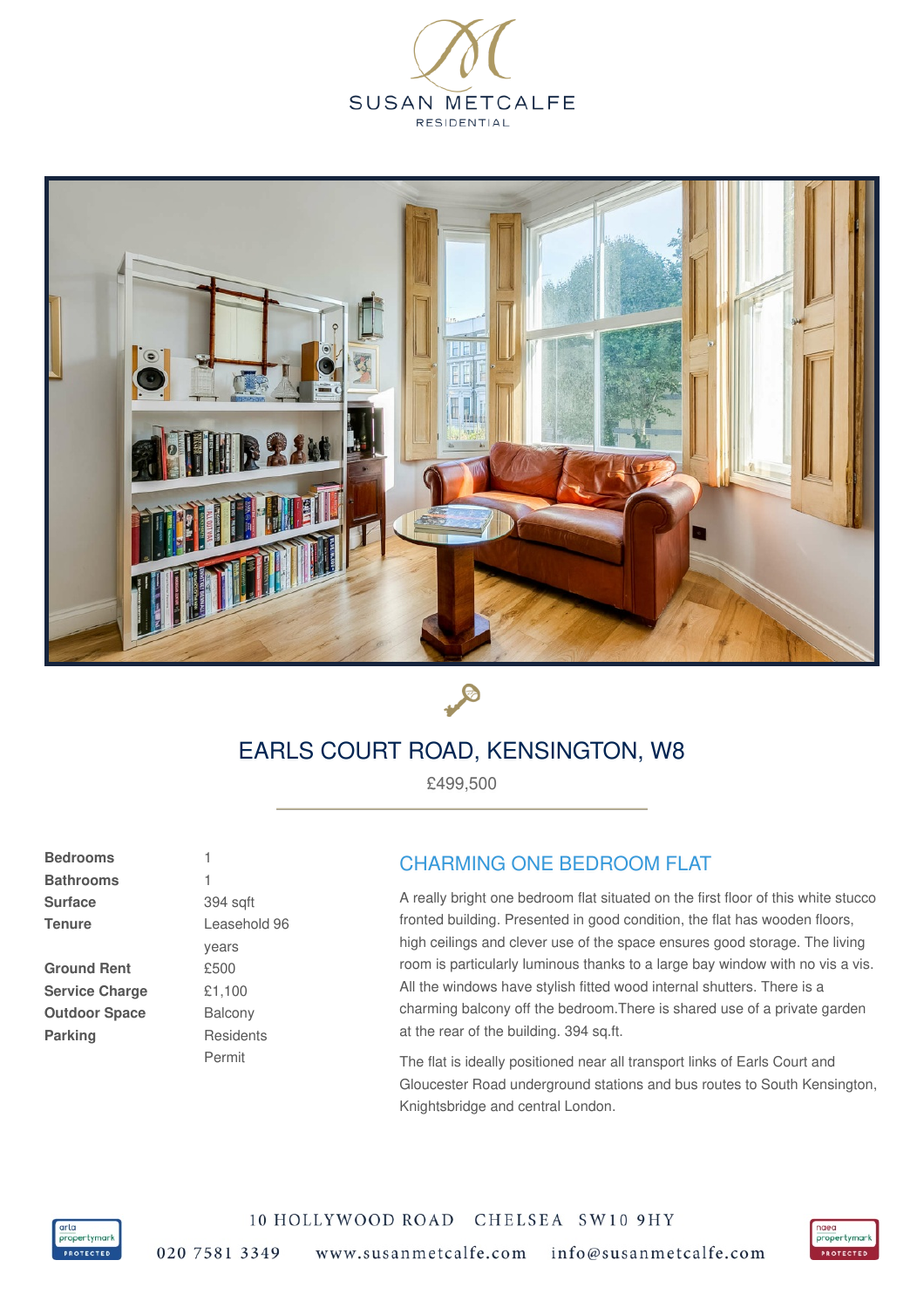

## Features

Entrance Hall, Reception/Dining Room, Open Plan Kitchen, Bedroom, Shower Room, Balcony, Shared Use Of Private Garden



10 HOLLYWOOD ROAD CHELSEA SW10 9HY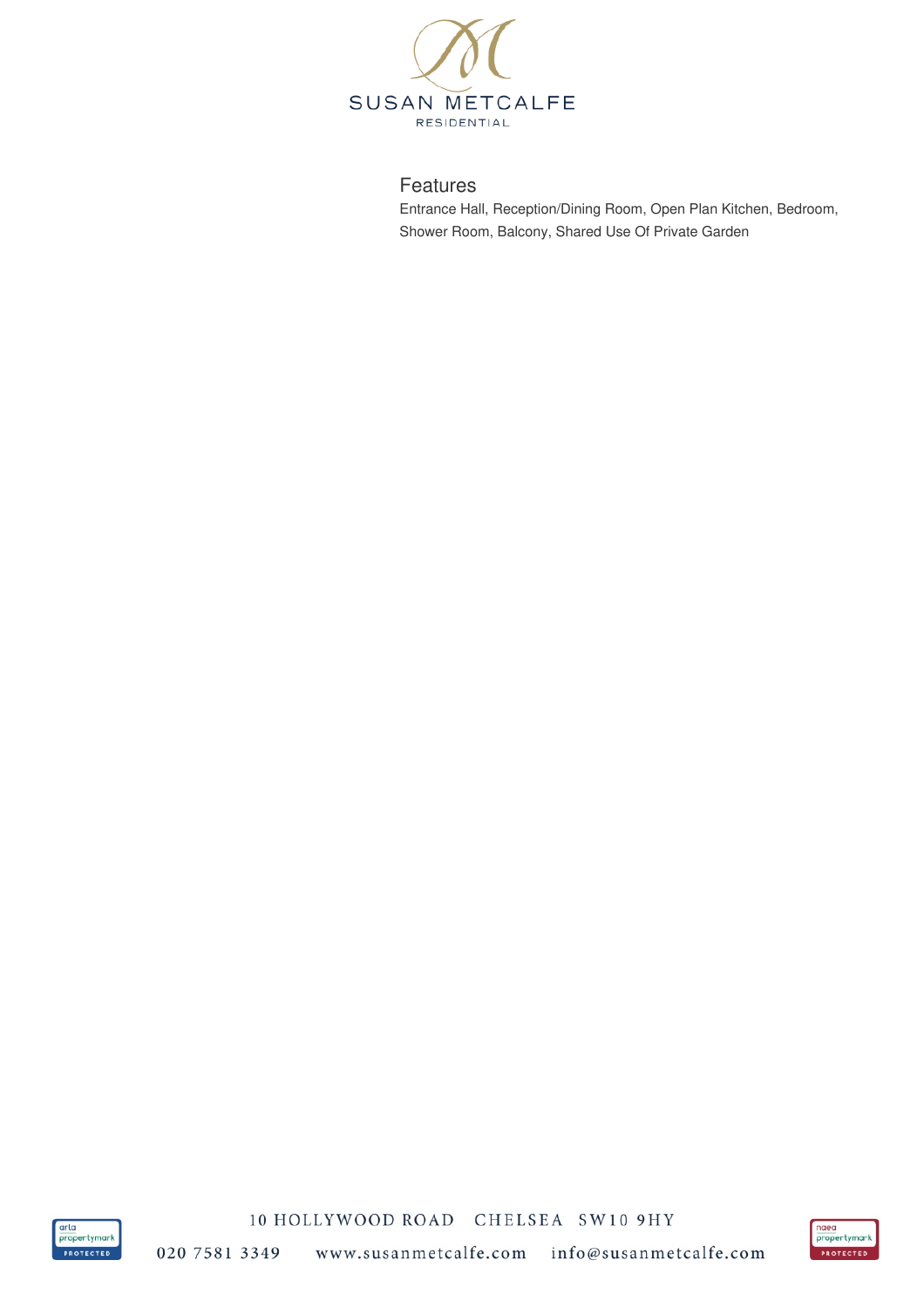













10 HOLLYWOOD ROAD CHELSEA SW10 9HY



020 7581 3349 www.susanmetcalfe.com info@susanmetcalfe.com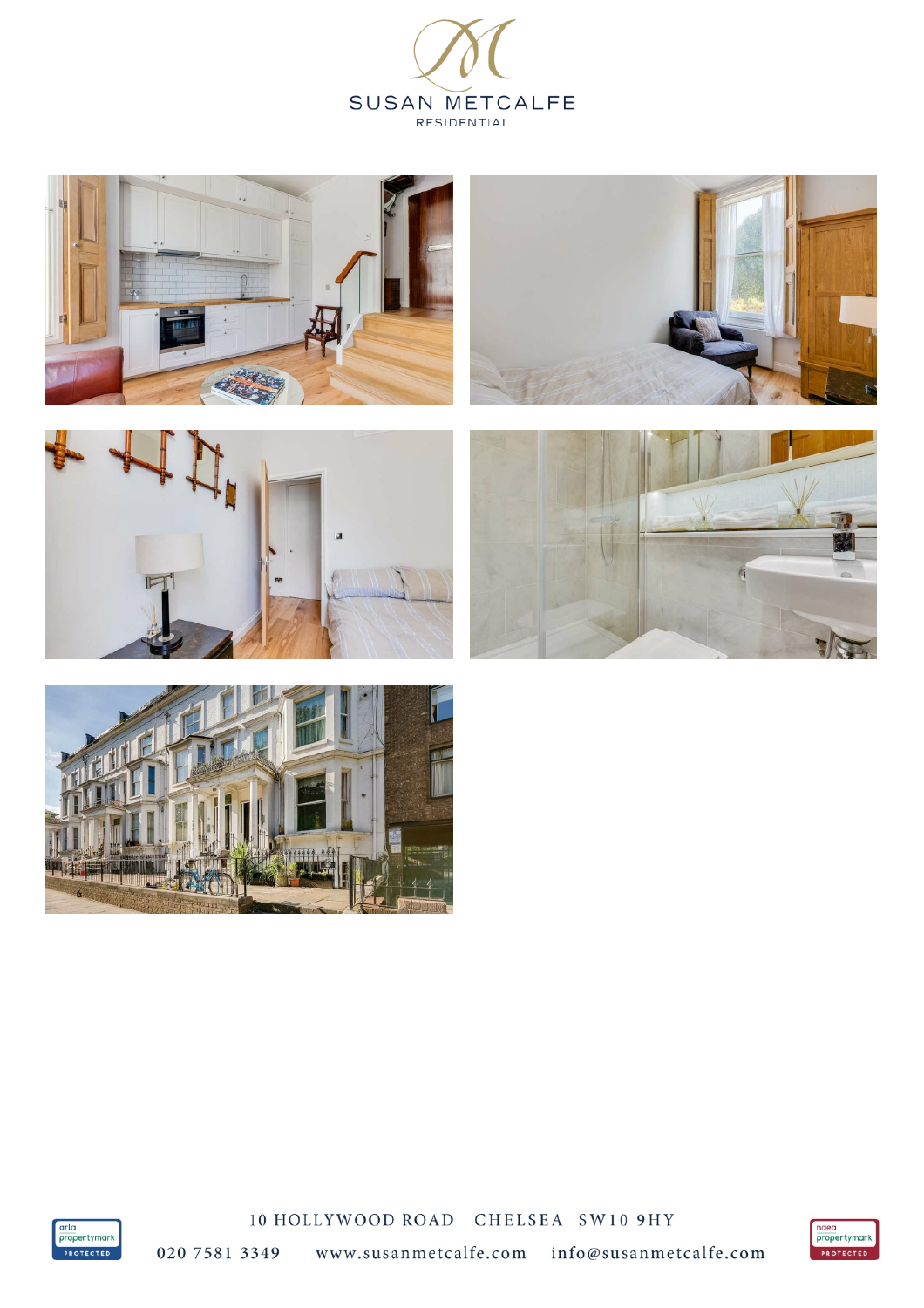